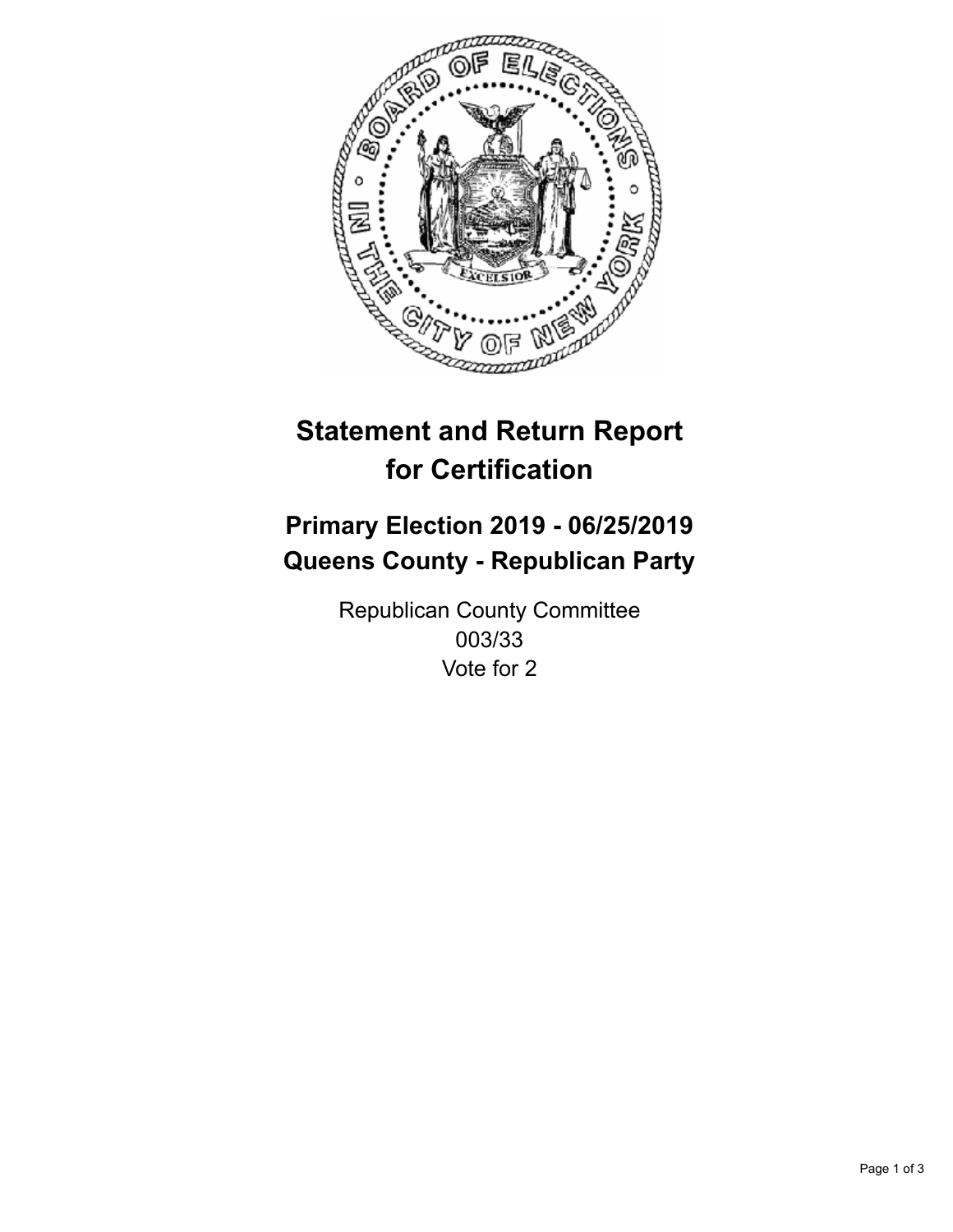

## **Assembly District 33**

| <b>PUBLIC COUNTER</b>                                    | 5        |
|----------------------------------------------------------|----------|
| <b>MANUALLY COUNTED EMERGENCY</b>                        | 0        |
| ABSENTEE / MILITARY                                      | 0        |
| AFFIDAVIT                                                | 0        |
| <b>Total Ballots</b>                                     | 5        |
| Less - Inapplicable Federal/Special Presidential Ballots | $\Omega$ |
| <b>Total Applicable Ballots</b>                          | 5        |
| <b>PAULA GREGORIO</b>                                    | 5        |
| <b>WILLIAM A. MCCAULEY</b>                               | 5        |
| DONNA CALTABIANO                                         | 0        |
| <b>CHRISTOPHER CASSASE</b>                               | 0        |
| <b>Total Votes</b>                                       | 10       |